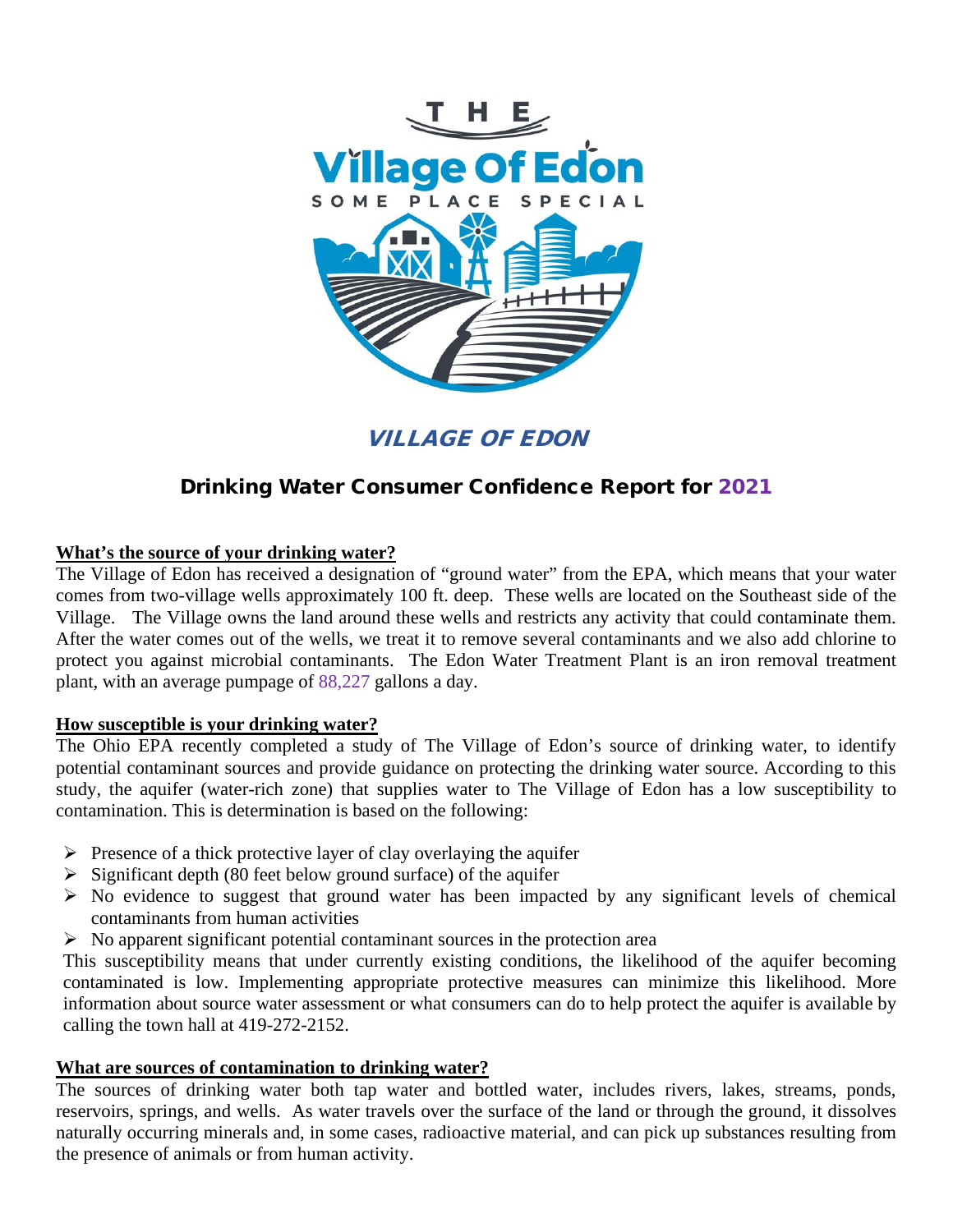Contaminants that may be present in source water include: (A) Microbial contaminants, such as viruses and bacteria, which may come from sewage treatment plants, septic systems, agricultural livestock operation, and wildlife; (B) Inorganic contaminants, such as salts and metals, which can be naturally-occurring or result from urban storm water runoff, industrial or domestic wastewater discharges, oil and gas production, mining, or farming; (C) Pesticides and herbicides, which may come from a variety of sources such as agriculture, urban storm water runoff, and residential uses; (D) Organic chemical contaminants, including synthetic and volatile organic chemicals, which are by-products of industrial processes and petroleum production, and can also come from gas stations, urban storm water runoff, and septic systems; (E) radioactive contaminants, which can be naturally-occurring or be the result of oil and gas production and mining activities.

In order to ensure that tap water is safe to drink, EPA prescribes regulations which limit the amount of certain contaminants in water provided by public water systems. FDA regulations establish limits for contaminants in bottled water, which must provide the same protection for public health.

Drinking water, including bottled water, may reasonably be expected to contain at least small amounts of some contaminants. The presence of contaminants does not necessarily indicate that water poses a health risk. More information about contaminants and potential health effects can be obtained by calling the Environmental Protection Agency's Safe Drinking Water Hotline (1-800-426-4791).

## **Who needs to take special precautions?**

Some people may be more vulnerable to contaminants in drinking water than the general population. Immunecompromised persons such as persons with cancer undergoing chemotherapy, persons who have undergone organ transplants, people with HIV/AIDS or other immune system disorders, some elderly, and infants can be particularly at risk for infection. These people should seek advice about drinking water from their health care providers. EPA/CDC guidelines on appropriate means to lessen the risk of infection by Cryptosporidium and other microbial contaminants are available from the Safe Drinking Water Hotline (1-800-426-4791).

#### **About your drinking water?**

The EPA requires regular sampling to ensure drinking water safety. The Village of Edon Water Department conducted sampling for bacteria, disinfection by-products and nitrates during 2020. Samples were collected and tested for a total of 15 different contaminants, most which were not detected in the Village water supply. Listed in this report is information on those contaminants that were found in the village's drinking water.

If present, elevated levels of lead can cause serious health problems, especially for pregnant women and young children. Lead in drinking water is primarily from materials and components associated with service lines and home plumbing. The Village of Edon is responsible for providing high quality drinking water, but cannot control the variety of materials used in plumbing components. When your water has been sitting for several hours, you can minimize the potential for lead exposure by flushing your tap for 30 seconds to 2 minutes before using water for drinking or cooking. If you are concerned about lead in your water, you may wish to have your water tested. Information on lead in drinking water, testing methods, and steps you can take to minimize exposure is available from the Safe Drinking Water Hotline at [http://www.epa.gov/safewater/lead.](http://www.epa.gov/safewater/lead)

#### **License to Operate Status Information**

The Village of Edon has a current and unconditioned license to operate our public water system from the Ohio EPA.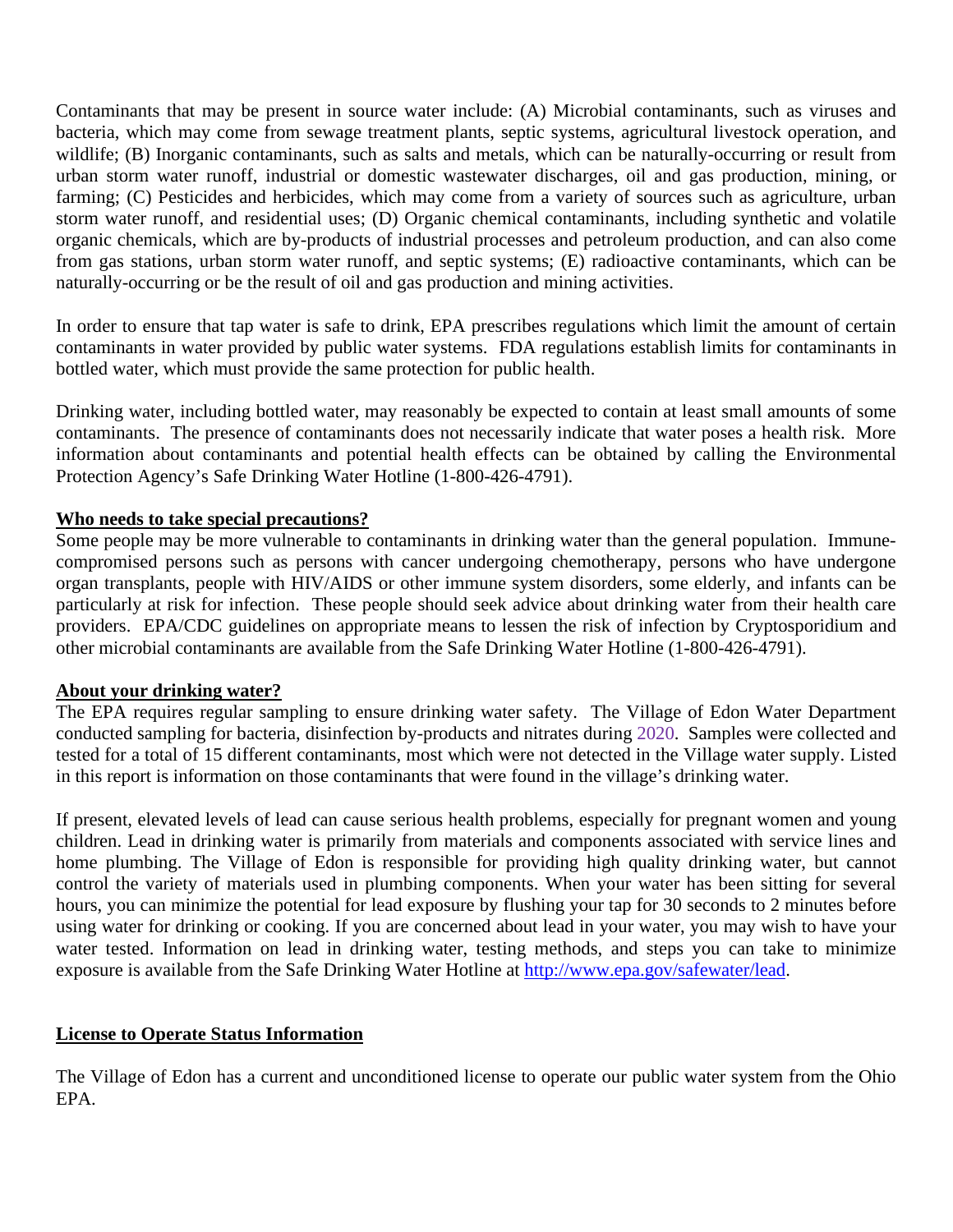## **How do I participate in decisions concerning my drinking water?**

Public participation and comments are encouraged at the regular meetings of the Village council on the third Monday of each month.

We are pleased to present to you this year's Annual Report. Protecting our drinking water source from contamination is the responsibility of all residents. Please dispose of hazardous chemicals in the proper manner and report polluters to the appropriate authorities. Only by working together can we insure an adequate safe supply of water for the future generations.

For more information on your drinking water, contact the town hall at 419-272-2152.

## **Definitions of some terms contained within this report:**

MCLG: (Maximum Contaminant Level Goal) The level of contaminant in drinking water below which there is no known or expected risk to health. MCLG's allow for a margin of safety.

MCL: (Maximum Contaminant Level) the highest level of a contaminant that is allowed in drinking water. MCL's are set as close to the MCLG's as feasible using the best available treatment technology.

MRDL: (Maximum Residual Disinfectant Level) the highest level of disinfectant allowed in drinking water. There is convincing evidence that addition of a disinfectant is necessary for control of microbial contaminants.

MRDLG: (Maximum Residual Disinfectant Level Goal) the level of residual disinfectant below which there is no known or expected risk to health.

Ppm: (parts per million) Units of measure for concentration of a contaminant. A part per million corresponds to one second in approximately 11.5 days.

Ppb: (parts per billion) Units of measure for concentration of a contaminant. A part per billion corresponds to one second in approximately 31.7 years.

AL: (Action Level) the concentration of a contaminant which, if exceeded, triggers treatments or other requirements which a water system must follow.

The "<" symbol: A symbol which means less than. A result of  $\leq$ 5 means that the lowest level that could be detected was 5 and the contaminant in that sample was not detected.

Picocuries per liter (pCi/L): A common measure of radioactivity.

A table of **regulated** contaminants is shown on the next page along with a table of **unregulated** contaminants.

**Unregulated contaminants** are those for which EPA has not established drinking water standards. The purpose of unregulated contaminant monitoring is to assist EPA in determining the occurrence of unregulated contaminants in drinking water and whether future regulation is warranted. In 2019 the Village of Edon participated in the fourth round of the Unregulated Contaminant Monitoring Rule (UCMR 4). For a copy of the results please call Town Hall at 419-272-2152.

In 2020, our PWS was sampled as part of the State of Ohio's Drinking Water *Per- and Polyfluoroalkyl Substances (PFAS) Sample Initiative.* Six PFAS compounds were sampled, and **none** were detected in our finished drinking water. For more information about PFAS, please visit pfas.ohio.gov.